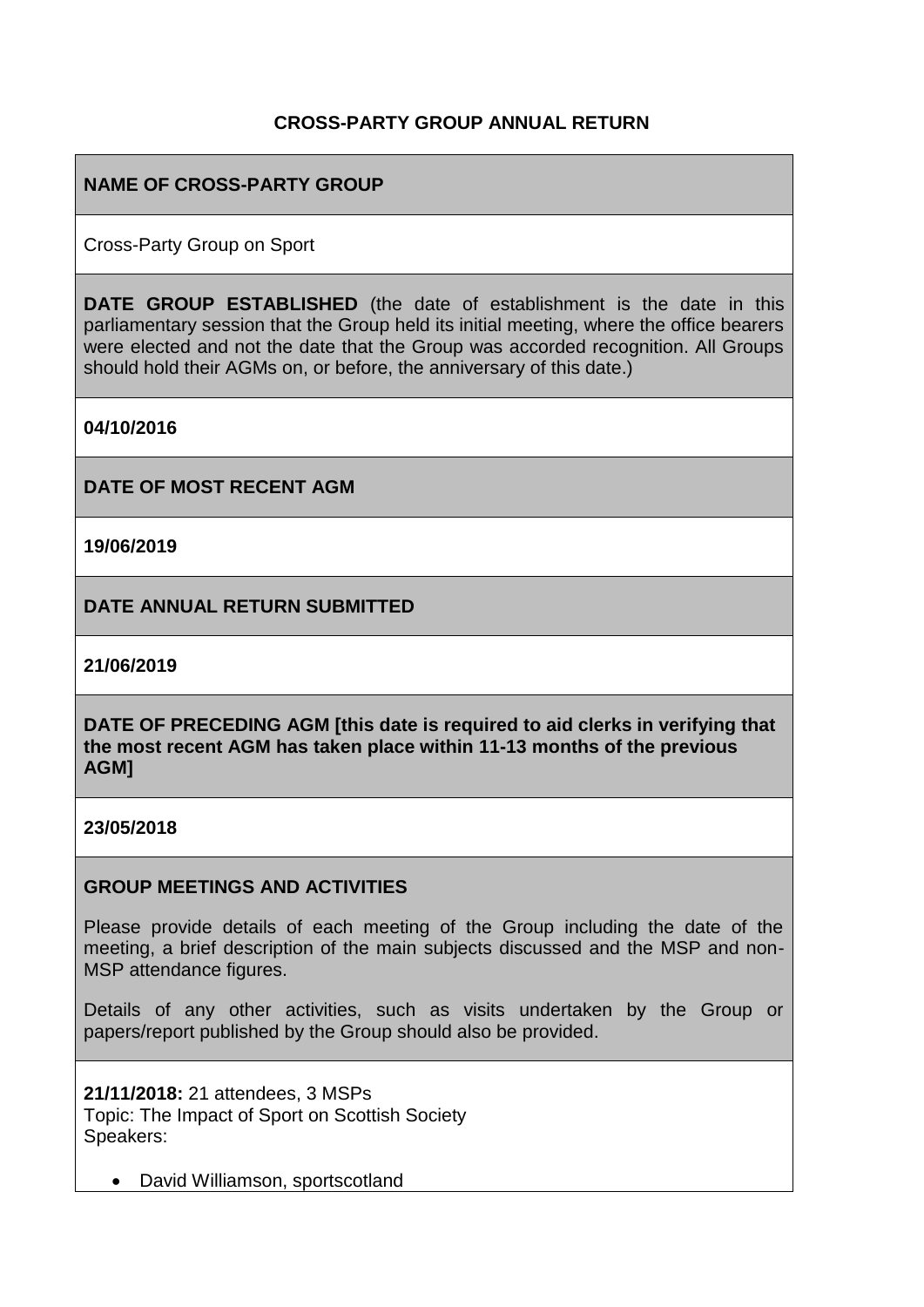### • Daniel Bisland, Scottish Football Association

The meeting looked at best practice and examples of measuring impact and sporting contributions, and how to provide additional data to support anecdotal evidence, including opportunities to scale models to evidence at regional levels and across all sports.

### **30/01/2019:** 19 attendees, 3 MSPs

Topic: The Contribution of Volunteering to Scottish Sport Speakers:

- Helen Webster, Scottish Government
- Matthew Linning, Volunteer Scotland

The meeting looked at the principles behind the Scottish Government Volunteering Outcomes Framework and the underpinning strategic commitment to volunteering from government. It also examined the latest research on the impact of volunteering on health and wellbeing, and the role that Scottish sport plays in the national picture.

**19/06/2019:** 1 attendee, 2 MSPs Topic: AGM Speakers: N/A

Due to stage three voting being pushed back to the time slot agreed for the meeting, the meeting was postponed. A procedural AGM was held to ensure fulfilment of standards, which included approval of minutes from meeting of January 30<sup>th</sup> and confirmation of election of unopposed office bearers.

# **MSP MEMBERS OF THE GROUP**

Please provide names and party designation of all MSP members of the Group.

**Convener(s):** Liz Smith MSP (Conservative), Alison Johnstone MSP (Greens)

**Deputy Conveners:** Jeremy Balfour MSP (Conservative), James Kelly MSP (Labour), Tavish Scott MSP (Liberal Democrats)

**Group Members:** Brian Whittle MSP (Conservative), Clare Adamson MSP (SNP)

## **NON-MSP MEMBERS OF THE GROUP**

For organisational members please provide only the name of the organisation, it is not necessary to provide the name(s) of individuals who may represent the organisation at meetings of the Group.

| Individuals | Mark Woods |
|-------------|------------|
|             |            |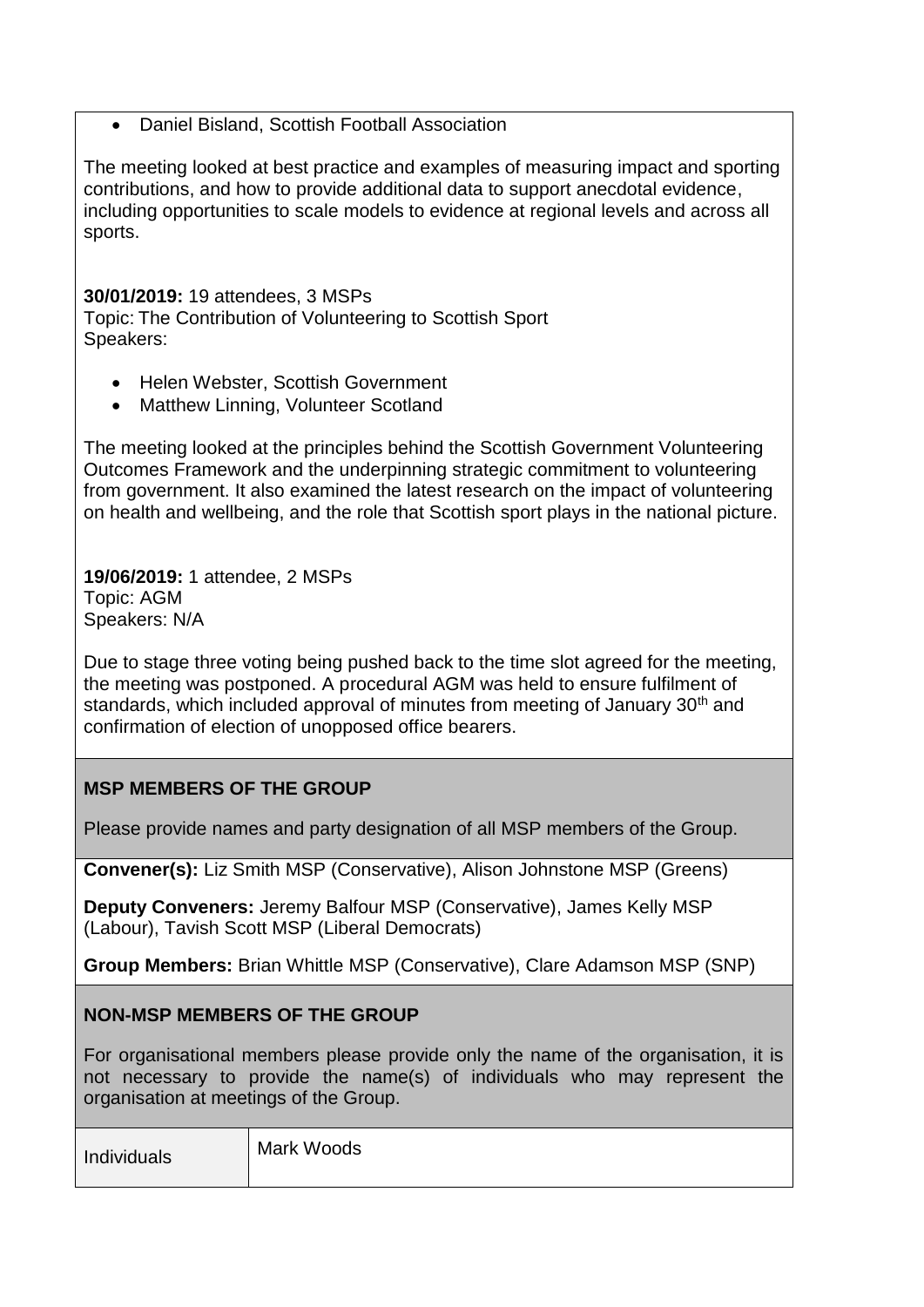|               | <b>Colin Harley</b>                           |
|---------------|-----------------------------------------------|
| Organisations | 4capacities LTD                               |
|               | <b>Adventure Activity Licensing Service</b>   |
|               | Developing Mountain Biking in Scotland        |
|               | <b>Fields in Trust</b>                        |
|               | <b>Fife Council</b>                           |
|               | <b>Health Scotland</b>                        |
|               | Leisure and Culture Dundee                    |
|               | <b>Observatory for Sport Scotland</b>         |
|               | Oriam                                         |
|               | Royal Yachting Association Scotland           |
|               | Scottish Advisory Panel for Outdoor Education |
|               | Scottish Auto-Cycle Union                     |
|               | <b>Scottish Disability Sport</b>              |
|               | <b>Scottish FA</b>                            |
|               | <b>Scottish Karate Governing Body</b>         |
|               | <b>Scottish Rowing</b>                        |
|               | <b>Scottish Rugby</b>                         |
|               | <b>Scottish Sports Association</b>            |
|               | <b>Scottish Student Sport</b>                 |
|               | Sportscotland                                 |
|               | <b>Swimtime UK</b>                            |
|               | <b>Winning Scotland Foundation</b>            |
|               |                                               |

# **GROUP OFFICE BEARERS**

Please provide names for all office bearers. The minimum requirement is that two of the office bearers are MSPs and one of these is Convener – beyond this it is a matter for the Group to decide upon the office bearers it wishes to have. It is permissible to have more than one individual elected to each office, for example, coconveners or multiple deputy conveners.

| Convener               | Liz Smith MSP (Conservative) and Alison Johnstone MSP<br>(Greens)                                      |
|------------------------|--------------------------------------------------------------------------------------------------------|
| <b>Deputy Convener</b> | Jeremy Balfour MSP (Conservative), James Kelly MSP<br>  (Labour), Tavish Scott MSP (Liberal Democrats) |